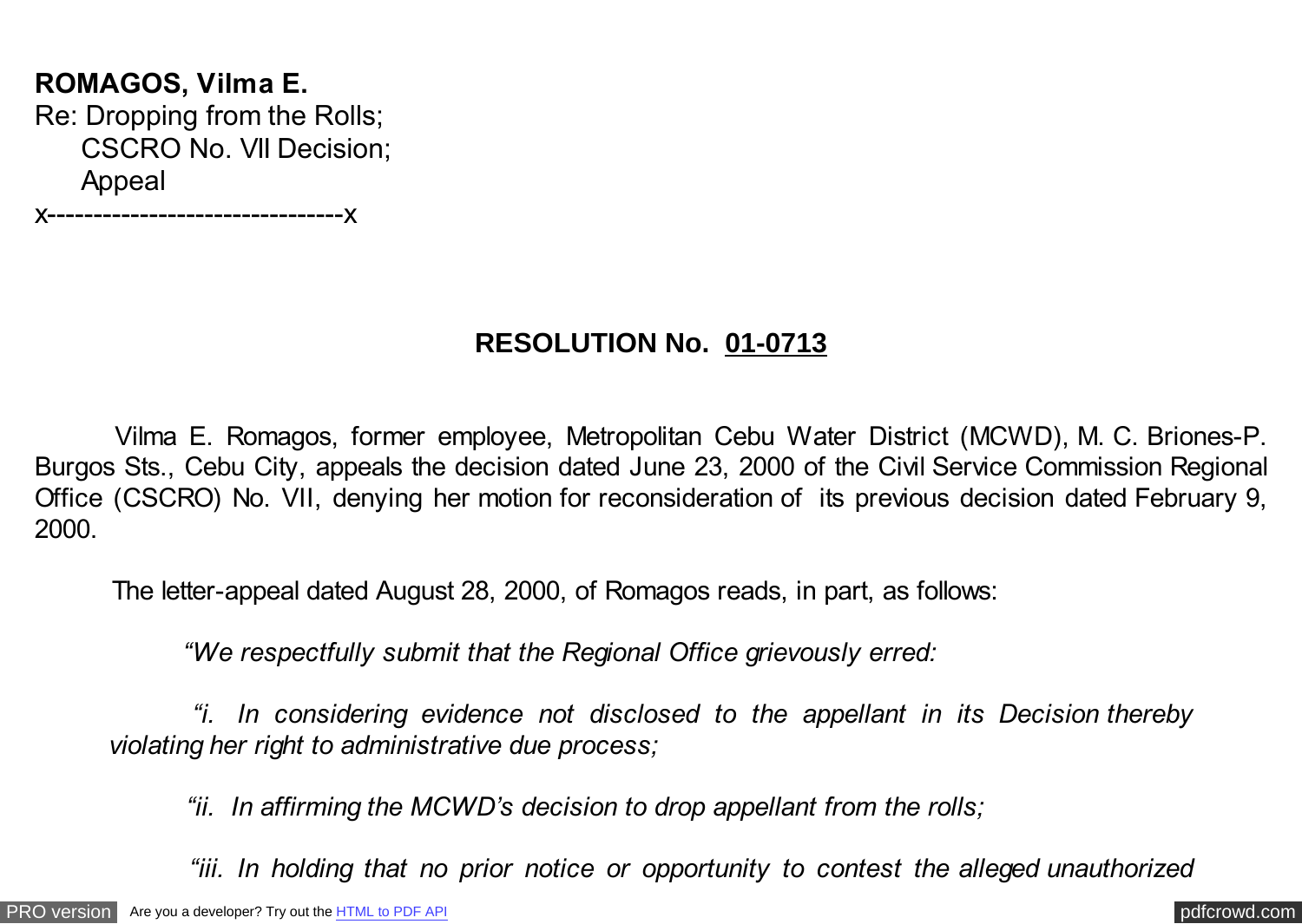*absences so included as ground in the separation letter is required;*

 *"iv. In finding no bad faith on the part of Editha D. Luzano and Dulce M. Abanilla".*

 In lieu of the required comment, the CSCRO No. VII adopted its Decision dated June 23, 2000, the pertinent portions of which read, as follows:

 *"This treats the motion for reconsideration of Ms. Vilma I. Romagos through counsel, of our dismissal of her appeal earlier filed before CSCRO7, questioning the action of the MCWD management in dropping her from the rolls effective January 1, 2000, on the ground of mental incapacity.*

#### "X X X

 *"Relevant to the issue at hand is Section 2.3 letter c, Rule XII, CSC MC No. 40, s. 1998, which reads as follows:*

#### *"X X X*

 *"The MCWD management has satisfactorily established that, indeed, appellant Romagos has been and was, at the time of her separation from the service, suffering some kind of mental illness diagnosed by doctors as Major Depression with Psychotic features. The complete historical and medical report submitted by the MCWD management duly supported by annexes showed that this mental illness was first observed sometime in the last part of 1989; and, this has been noted to have recurred on various periods even until the time when she was first notified of the plan to drop her from the rolls x x x." Although the separation letter dated December 1, 1999 mentioned of two (2) specific incidents, the*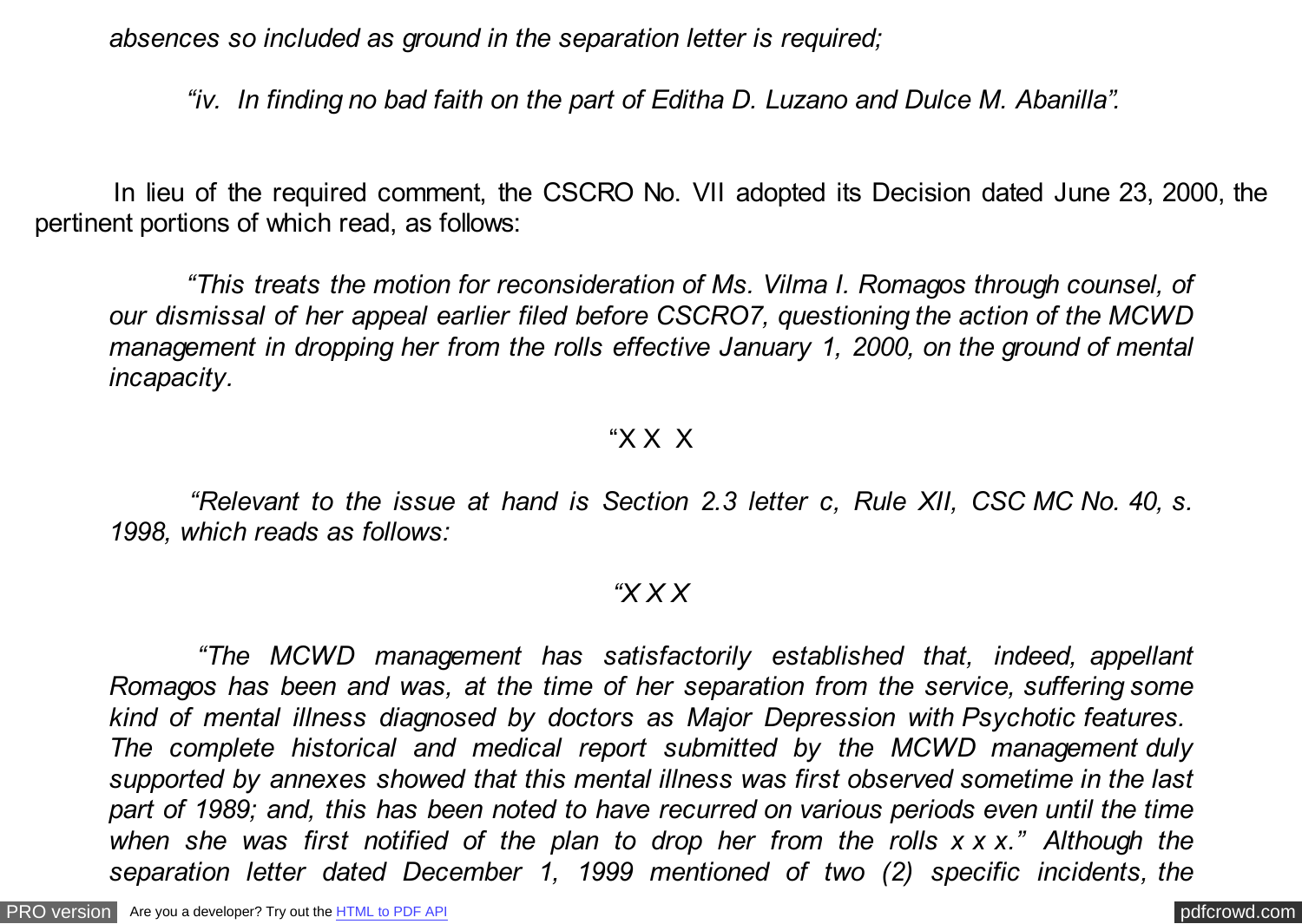*historical and medical report however shows that there have been other times when appellant has been observed by co-workers to be behaving abnormally. In fact, the Inter-office Memorandum dated January 25, 1999 sent by the OIC of the Human Resources Department to the MCWD General Manager partly states as follows:*

 *'On January 25, 1999 Ms. Vilma Romagos' behaviour became unstable again, she began talking to herself and started scolding other people in the HRD office. Her actions caused anxieties to the other employees, thus disturbing their work. Since December, 1998, she has been behaving like this.*

 *'This is also not the first time that this happened. Since October 19, 1989 she started to complain of palpitation, poor appetite and poor sleep and this problem has been recurring. On November 8, 1989 she was referred to a psychiatrist who found out that she was suffering from major depression (please find attached medical records). Afterwards, her condition continued to recur especially if beset with problems x x x.'*

## *"X X X*

 *"Moreover, we note the different letters and reports/studies/researches penned by the appellant clearly manifesting her mental disorder. Her reports/studies submitted to General Manager Abanilla dated December 27, and 29, 1999 are incomprehensible, incoherent, muddled and so disorganized that we can't help but conclude that indeed appellant is not in her right frame of mind. This observance also holds true when we examine and read the papers and letters written and prepared by the appellant x x x.*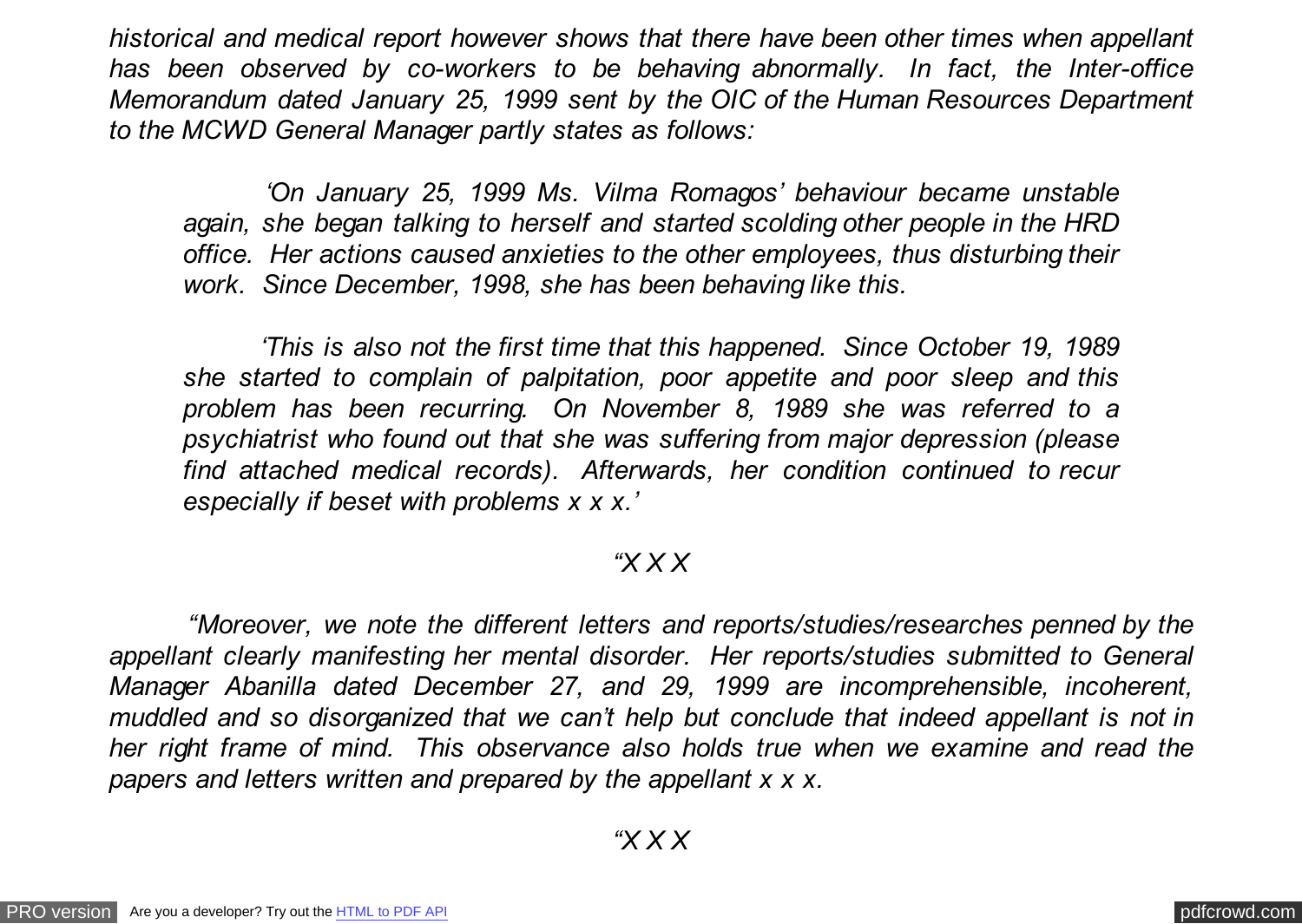*"As regards the contention that appellant should have been accorded prior notice and opportunity to contest the alleged unauthorized absences, we hold that there is no need for the observance of such procedure. The appellant is not separated from the service by virtue of a decision in a disciplinary case but through the non-disciplinary action of dropping her from the rolls x x x.*

#### *"On the Second Ground*

 *"We do not subscribe to the imputation of bad faith on the part of Ms. Editha Luzano, MCWD HRD Officer-in-Charge and Dulce M. Abanilla, MCWD General Manager. Said accusation are belied by the obvious concern and attention the management has shown the appellant.*

 *"In fact, as related by GM Abanilla in her letter-comment to CSC Director Ireneo A. Morales dated November 6, 1996, MCWD management had reassigned appellant to other departments where she was tasked to perform duties involving less mental work and pressure in due consideration of her mental condition. Good faith on the part of the MCWD management is also manifested in its monitoring of appellant's condition from the onset of her mental illness and onwards."*

 Records show that on December 1, 1999, General Manager Dulce M. Abanilla issued a letter, dropping Romagos from the rolls of the Metropolitan Cebu Water District effective January 1, 2000. The said letter reads, in part, as follows:

 *"Please be informed that effective January 1, 2000, you are hereby considered dropped from the rolls because of mental incapacity as evidenced by the following:*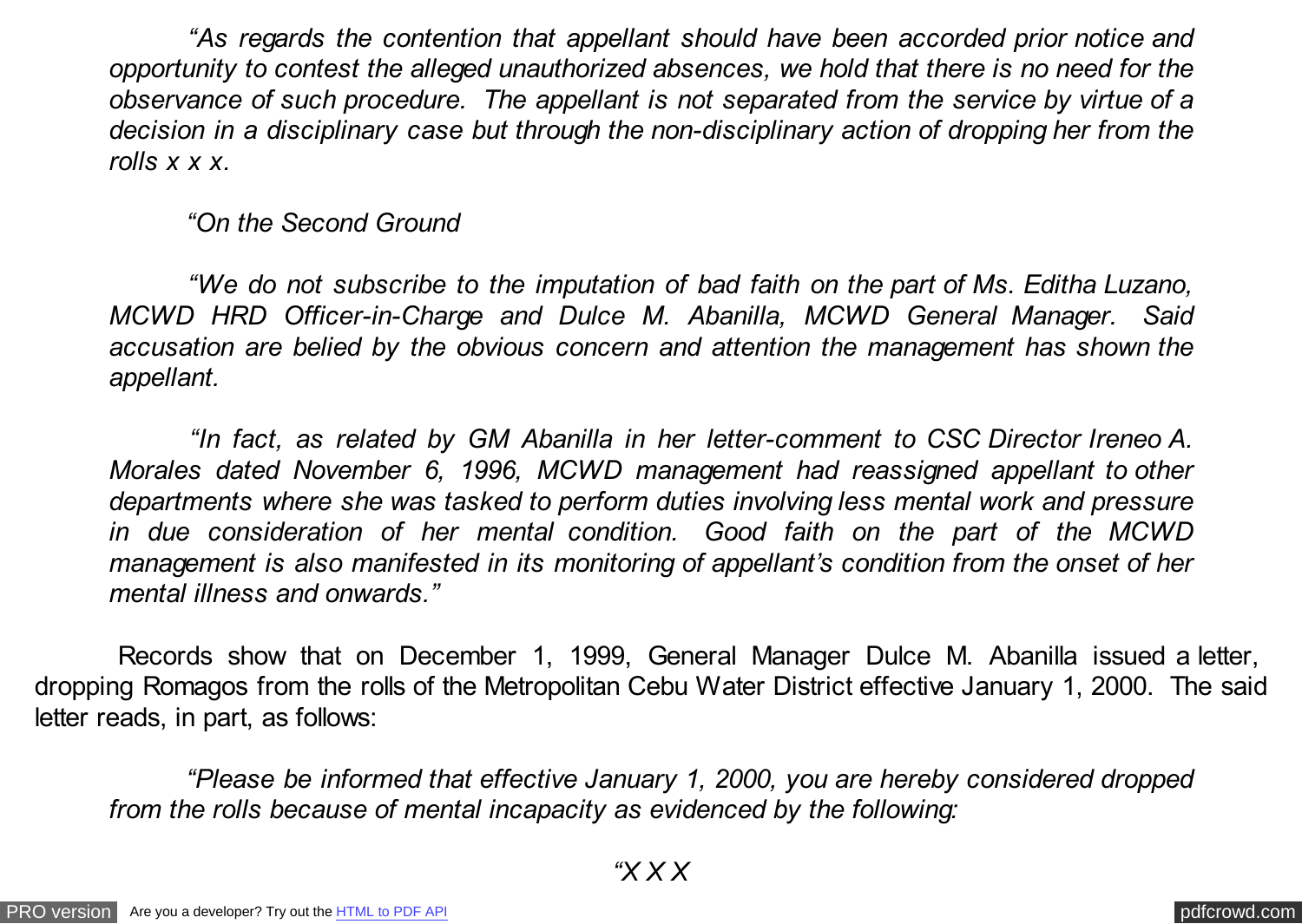*"Sec. 2.3 of Rule XII of the Omnibus Rules x x x .*

 *"To recall, this office, after all efforts for your treatment proved futile, wrote a letter to your husband, Mr. Montano Romagos dated October 7, 1999 x x x advising him of your present mental condition, the need for an intensive psychiatric treatment and the consequences if you remain to be in such condition. You were given one (1) month or until November 8, 1999 to decide between treatment which requires you to take a leave of absence or early retirement/separation. Since you remain defiant to our call for treatment, we cannot also allow for your continued employment with the water district in the best interest of the service."*

 Renato D. Obra, Medical Specialist I, Department of Psychiatry of Southern Islands Medical Center, Central Visayas Regional Health Office No. 7, Department of Health (DOH) certified on August 10, 1999 that, *"Mrs. Vilma E. Romagos x x x is one of our patients. She is diagnosed as having Major Depression. At present, she is still under treatment. She may go back to work provided that she will come back for check up as scheduled."*

 Subsequently, Romagos appealed the said decision to the CSCRO No. VII. However, the said Regional Office dismissed the said appeal in its Decision dated June 23, 2000. The motion for reconsideration of Romagos was also dismissed on July 26, 2000.

Hence, this appeal.

The sole issue to be resolved is whether or not the dropping of Romagos from the rolls is in order.

 Relevant to the issue is **Section 2 (2.3-c), Rule XII of the Civil Service Commission-Memorandum Circular No. 40, series of 1998 (REVISED OMNIBUS RULES ON APPOINTMENTS AND OTHER**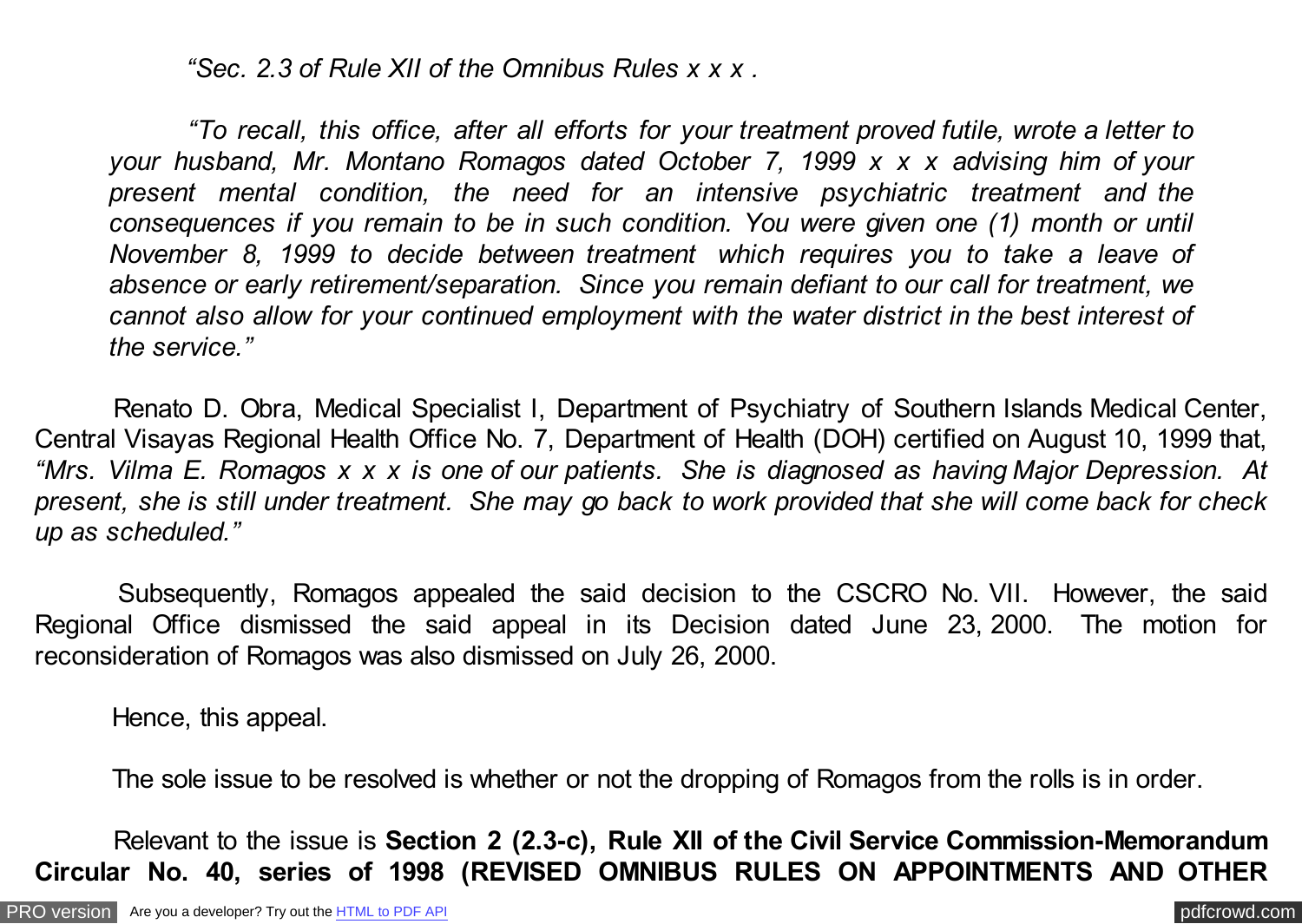**PERSONNEL ACTIONS)**, which reads, as follows:

 *"Sec.2. Dropping from the Rolls. Officers and employees who are either habitually absent or have unsatisfactory or poor performance or have shown to be physically and mentally unfit to perform their duties may be dropped from the rolls subject to the following procedures:*

#### *"X X X*

 *"2.3 Physically and Mentally Unfit*

## *"X X X*

 *"c. An officer or employee who is behaving abnormally for an extended period which manifests continuing mental disorder and incapacity to work as reported by his co-workers or immediate supervisor and confirmed by the head of office, may likewise be dropped from the rolls.*

 *"For the purpose of the three (3) preceding paragraphs, notice shall be given to the employee containing a brief statement of the nature of his incapacity to work."*

As culled from the records, several incidents (as evidenced by the reports submitted by several officials and employees) occurred showing the abnormal behavior of the appellant, two (2) of which are, as follows:

1. Incident Report dated January 25, 1999 of Mrs. Samuela M. Susan, Senior Industrial Relations Development Officer A, the pertinent portion of which states, *"I was stunned when the next thing I knew, she was already behind me at a very close range and bombarded me with insensible statements. I remained silent and intentionally observed what would be her next*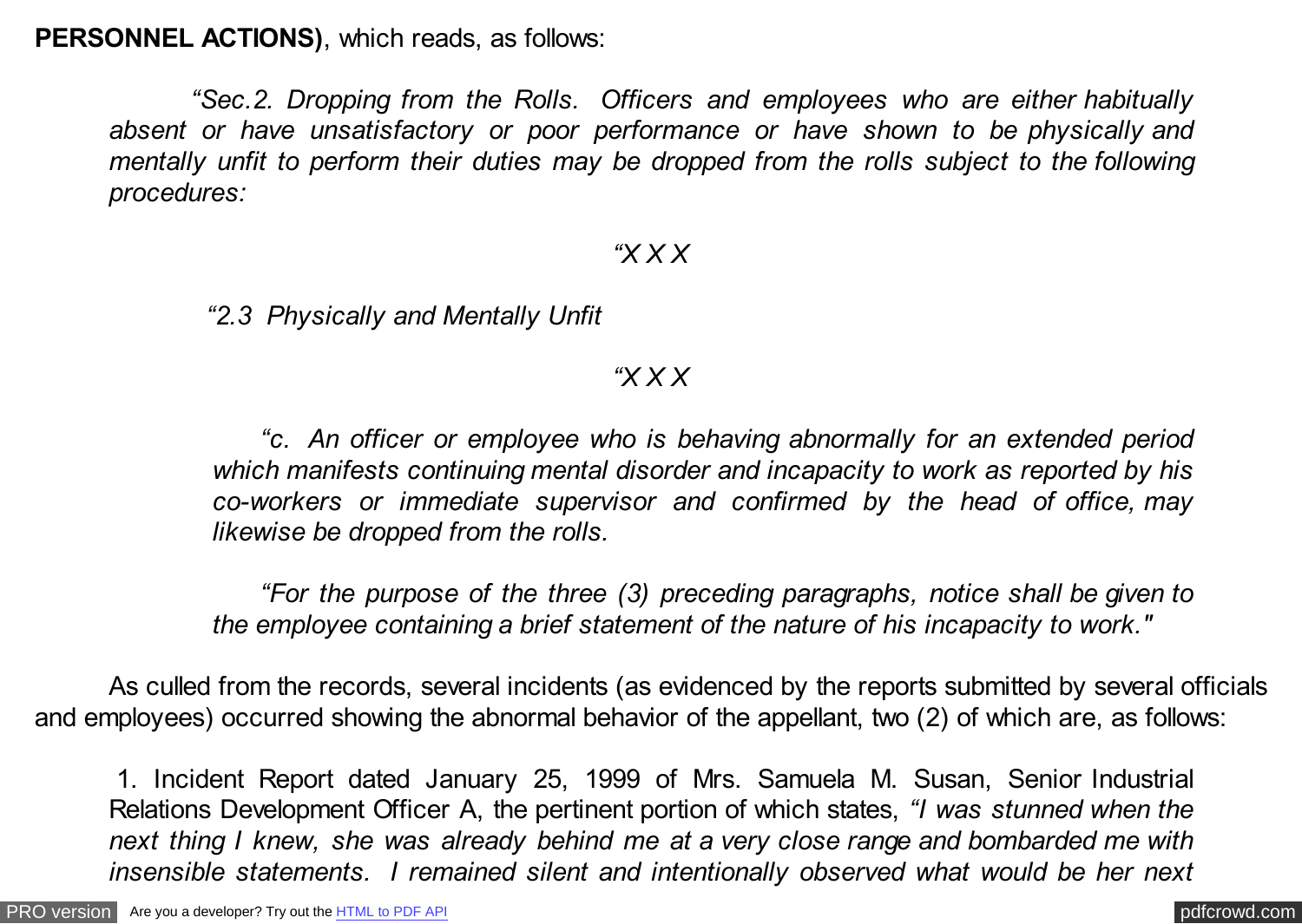*move while she was at the height of her outburst of deep seated anger and suspicion. She addressed to me all her sentiments telling me about corruption, illegal practices, unfair practices in a loud, emotionally charged voice."*

2. Inter-Office Memorandum dated January 25, 1999 of Editha D. Luzano, Officer-in-Charge of the Human Resources Department of the said agency, to wit, "*On January 25, 1999, Ms. Vilma Romagos' behavior became unstable again. She began talking to herself and then started scolding other people in the HRD office. Her actions caused anxieties to the other employees, thus disturbing their work. Since December 1998, she has been behaving like this."*

 Hence, the continuous abnormal behavior of Romagos cannot be denied. The Commission is convinced that the dropping of the appellant from the rolls is justified.

 On the issue of due process, the Commission is not convinced that the right of Romagos to due process was violated. As specifically provided in **Section 2, Rule XII of the Rules** abovementioned, "*notice shall be given to the employee containing a brief statement of the nature of his incapacity to work,* and moreover, the said *notice of separation shall be signed by the appointing authority or head of office.*" A perusal of the Notice dated December 1, 1999, sent to Romagos reveals that these requirements were strictly followed.

 **WHEREFORE**, the appeal of Vilma E. Romagos is hereby dismissed. Accordingly, the Decision dated June 23, 2000 of the CSCRO No. VII upholding the dropping of appellant from the rolls, stands.

Quezon City, **March 29, 2001**